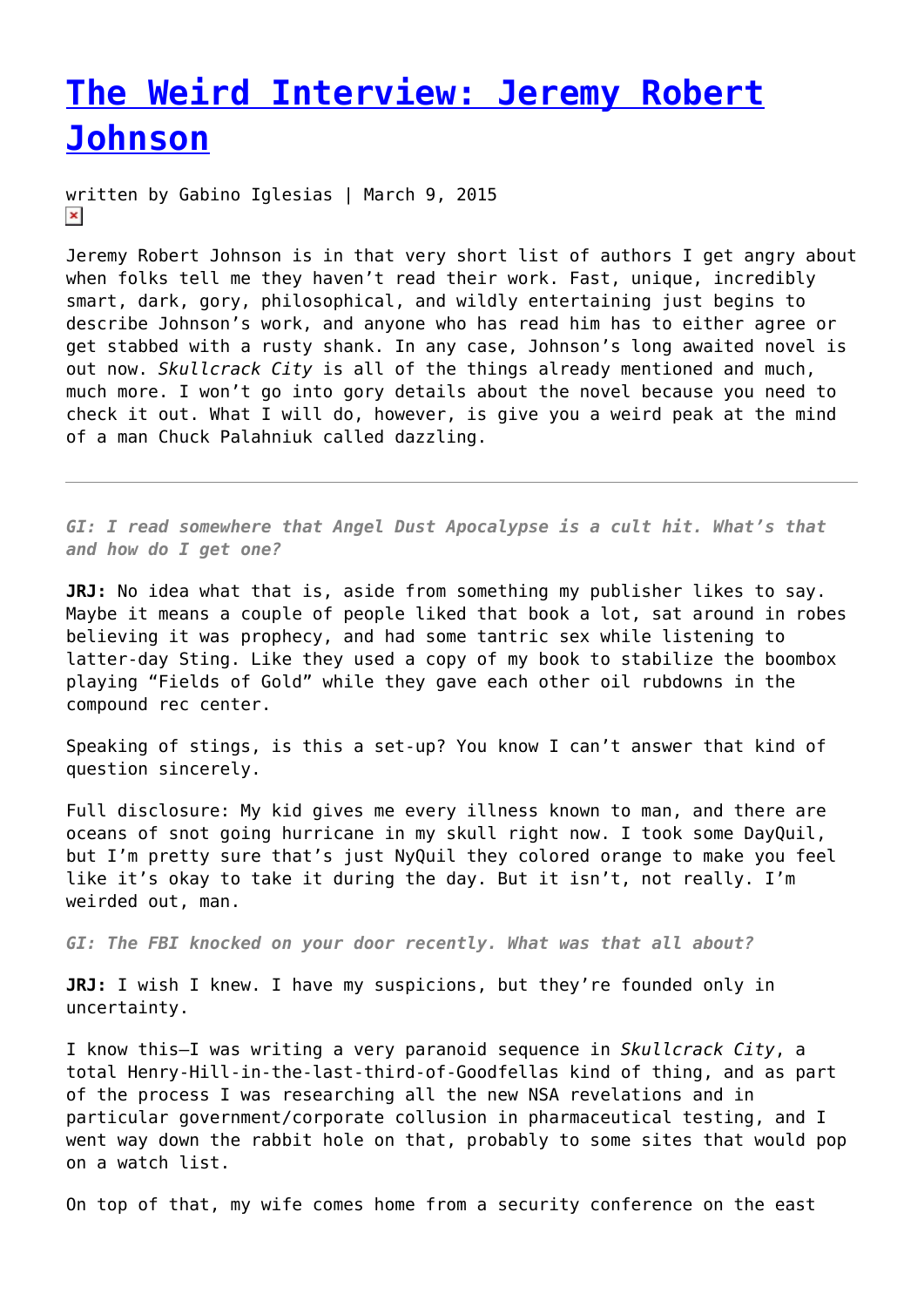coast and tells me about some Silverlight plug-in program that could be letting people covertly observe and listen to me using my laptop. So I do my best to deactivate that and then put a post-it note over the webcam lens.

The very next day—Knock Knock. Young woman at my door. Sharp black suit. Big black SUV with government plates. Puts a keen eye on me. Scopes the interior of my house. Starts asking me questions about a "person of interest" that's supposed to be my neighbor (but, surprise, no one in my neighborhood's ever heard of them). I tell her as much. She squints at me, makes some call in her head, thanks me, heads-out.

The timing was too strange. Part of me was thinking, "You're nuts, man. Don't pretend your little counter-culture stories warrant that kind of investigation. That's ego bullshit." And part of me was totally freaked out.

*GI: You're in a boat lost at sea with four writers; who are they and who gets eaten first?*

**JRJ:** Cameron Pierce, Cody Goodfellow, Henri Charriere, and Norman Mailer.

Cameron catches all the fish, so we don't have to eat each other.

Cody makes crazy feel normal and keeps us entertained as we drift.

Henri "Papillon" Charriere has great luck escaping peril and finding land, so he's good mojo for sure.

And Mailer's there because I want to hit him with a hammer, and you know the old saying: It ain't a hammer fight until Mailer shows up.

 $\pmb{\times}$ 

*GI: Skullcrack City is out, but it followed a long, twisted path to publication. Did you ever think about just dropping the whole thing and opening up a cool vegan sandwich shop and just wearing jorts all day while talking DFW with customers?*

**JRJ:** No. I can't risk that kind of business venture now that I have a kid. And I have bad jort-knees. And I'm not vegan. And DFW discussions wear thin because they're either effusive shared praise or hipster irreverence and suicide jokes, for the most part.

*Skullcrack* definitely hit some road bumps, but I started my career with five years of consecutive rejection before I sold my first short story, so it's clear I've got persistence beyond reason. I don't know how to give up. It's awful. It binds me to this sub-poverty emotional roller-coaster career path for life!

*GI: More Skullcrack City stuff: did you purposefully mash three novels together or did it just happen? Why do you insist on writing stuff that's so hard to review? How many hours of research went into writing that thing?*

**JRJ:** *Skullcrack* is pretty dense, by my standards, but it was my first time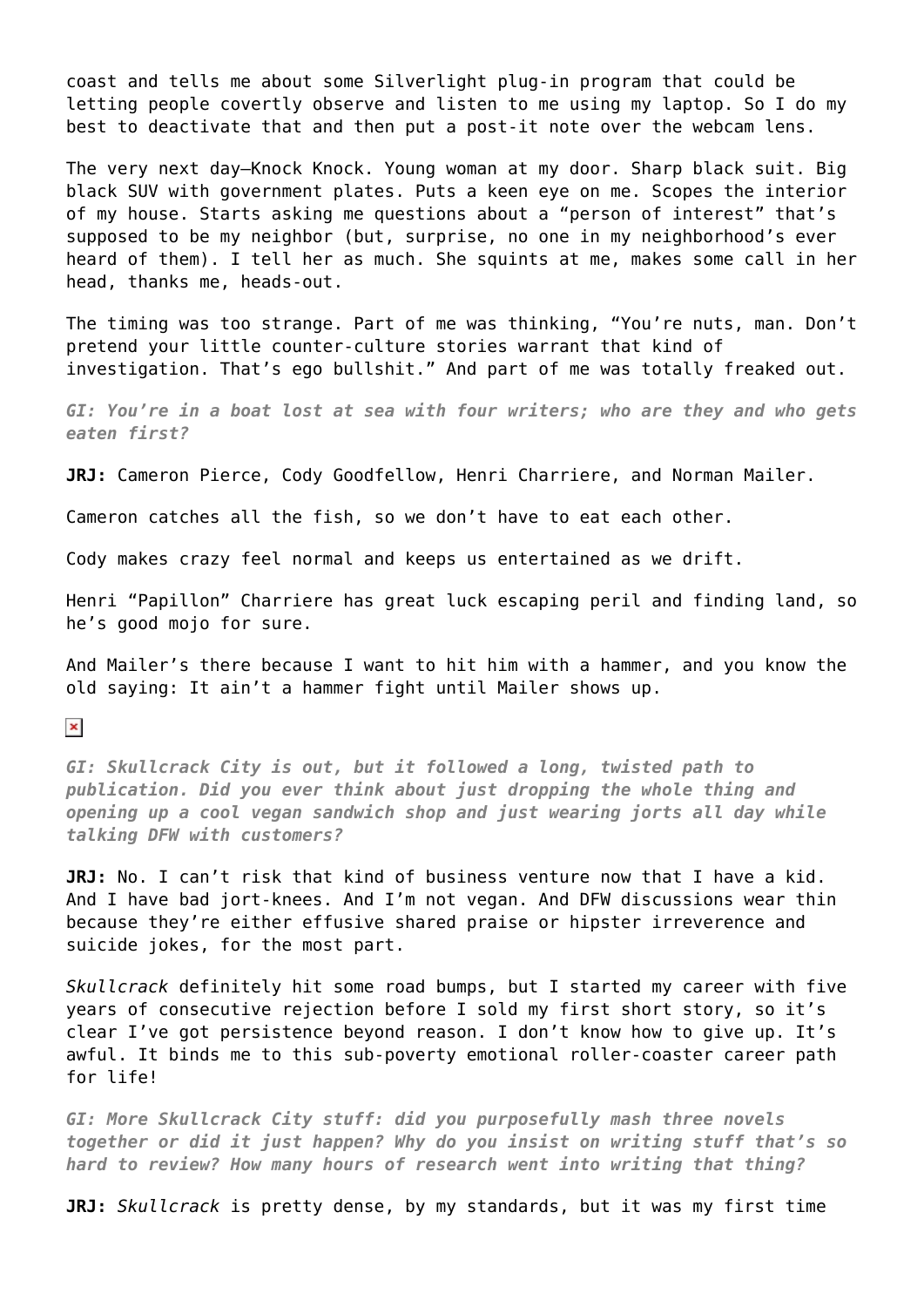"noveling" and damn it, I made The Most First Novel First Novel in the History of First Novels. Which is to say I lost my mind and tried everything I'd been thinking of for a decade. Thing sat in my head for so long that it ate prior versions of itself and ended up with teeth in its brain. I'm explaining nothing, because that tends to make a book inert, but if anybody really wanted to nerd out over the choruses and interwoven themes and name meanings and allusions and foreshadowing, or if they wanted to take it as a fictional critique of ideas central to both noir and cosmic horror, or if somebody's looking for a satire of Roth-ian narcissism, or—I mean, you get the idea. There are anagrams hidden in this thing. Weeks of research in there. I read an anthropology encyclopedia and the DSM 5. It's so ridiculous. There are a handful of really abstract looking Excel spreadsheets about this book that only I can understand, and I'd be committed if a psychologist saw them.

But hopefully I've buried all that crazy just deep enough that people can just kick back and read the thing.

I think most reviewers have done a noble and kind-hearted job reviewing the book, but in keeping its secrets they make it sound like it's mostly about a sad banker who jerks off and does drugs, so I think they're having fun with it. It's like tricking your friend into watching Audition—"It's about a lonely guy who's trying to find love in a questionable way. Just trust me. Watch it."

*GI: What's your favorite parasite?*

**JRJ:** You never forget your first, so I'm going to have to go with the bot fly (or its larva in particular). I was thirteen when I read Richard Selzer's amazing essay "The Exact Location of the Soul" and the section about bot fly larva extraction gave me that perfect mix of repulsion and fascination that breeds obsession. Never looked back.

My last two favorite excursions into parasite world: Nick Cutter's *The Troop* and *Parasite Rex* by Carl Zimmer. The first is fiction, the latter isn't, and both are great.

*GI: We missed you at the last Bronies and Lit meeting. You know how we operate, man: blood in, blood out. What's your excuse?*

**JRJ:** You really want me there? I just told you I might be watch-listed by the Feds. How do you know they haven't flipped me? I could be on some COINTELPRO shit.

Also, I'm behind on my My Little Pony watching and I'm fighting with my kid about whether Rainbow Dash is the best pony and it's shaken me to my core and I don't know what I believe any more. We just sit by each other on the couch and watch Phineas and Ferb and pretend like the ponies don't even exist anymore. Last time I brought up the Rainbow Dash issue the kid told me I'd "emptied all his good heart energy" and then he turned his back to me until I left the room. It's fucking sad, honestly. Thanks for bringing it up.